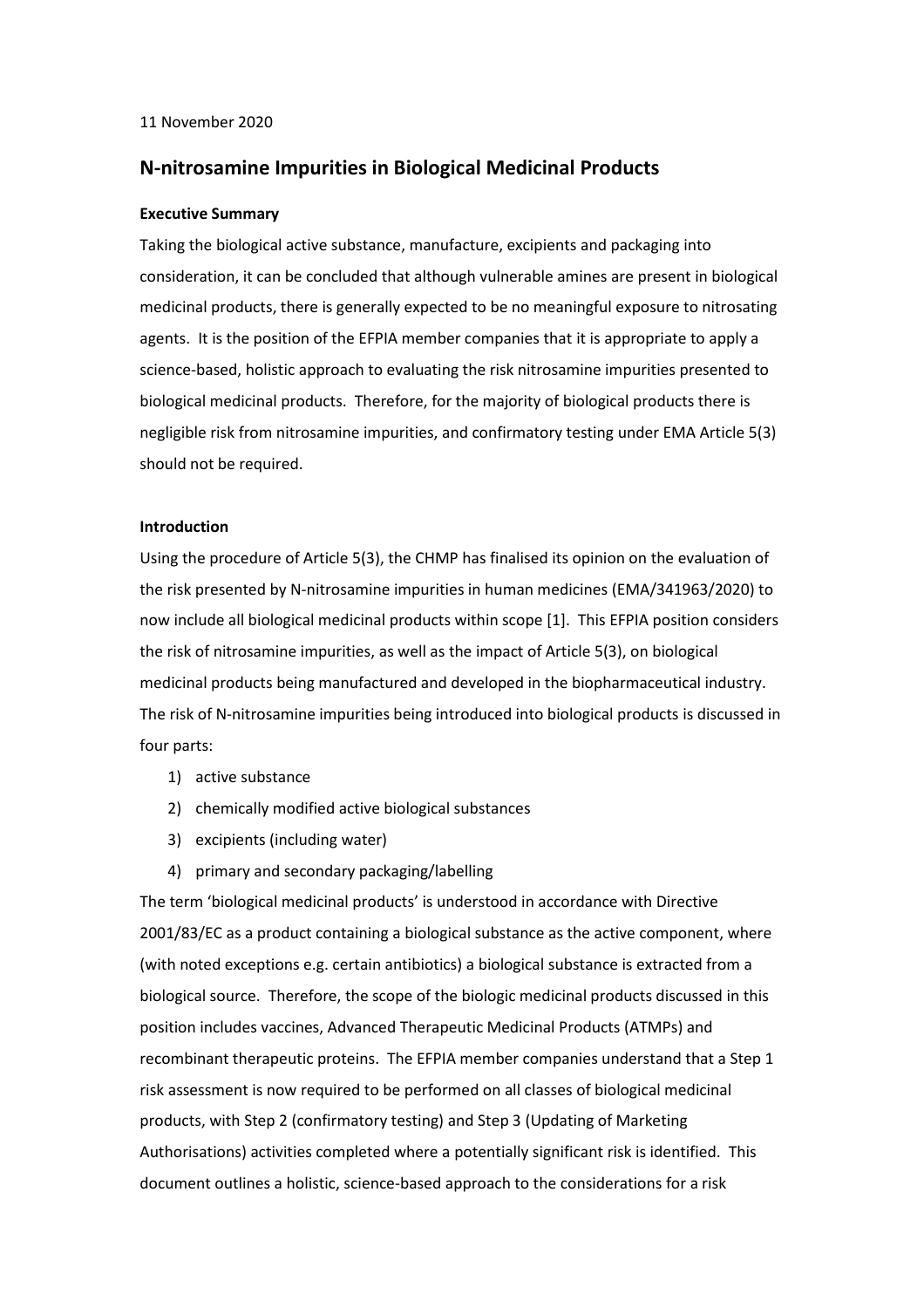assessment of biological products. The discussion should be understood as applicable to all classes of biological medicinal product within the scope, unless otherwise described. The overall conclusion, which aligns with that of the EMA-BWP, is that most biological medicinal products present no risk of nitrosamine impurities.

A workflow is provided (Annex 1) to assist Marketing Authorisation holders in completing a risk assessment for their biological medicinal products according to the key principles described in the following sections.

#### *1. Active Substance*

The active substances of biological medicinal products typically consist of proteins, virus particles or cells. Generally, when not subject to chemical derivatisation, such active substances do not contribute nitrosamine risk factors to the finished product and can be considered of negligible risk due to the following general considerations:

- a) Biological active substances are manufactured and formulated into (including the cleaning of primary packaging components) and stored in Water for Injection (WFI),
- b) Most manufacturing steps for biological active substances (and products) are suboptimal for nitrosation reactions (time, temperature, pH, nitrosating agent concentration)
- c) Liquid biological medicinal products are long-term stored under low temperature conditions that would reduce the likelihood of nitrosation which is temperature dependent.
- d) Low mass, small molecule impurities are inherently cleared in the manufacturing process by standard unit operations such as bind/elute and size exclusion chromatography, and ultrafiltration/diafiltration that all purge low molecular mass impurities.
- e) Biological active substances are structurally complex and highly likely to contain 'Nnitrosating agent scavenging' reactive groups (e.g. lysyl, cysteinyl),
- f) Biological active substances are typically too large for cellular metabolism/activation via cytochrome P450 dependent enzymes to generate a potent mutagenic species from any nitrosamine formed from the active substance,

The following provides additional discussion on aspects of the risks of N-nitrosamine impurities, as applied to biological medicinal products:

*a) The water used in manufacture and formulation is depleted in nitrosating agents.*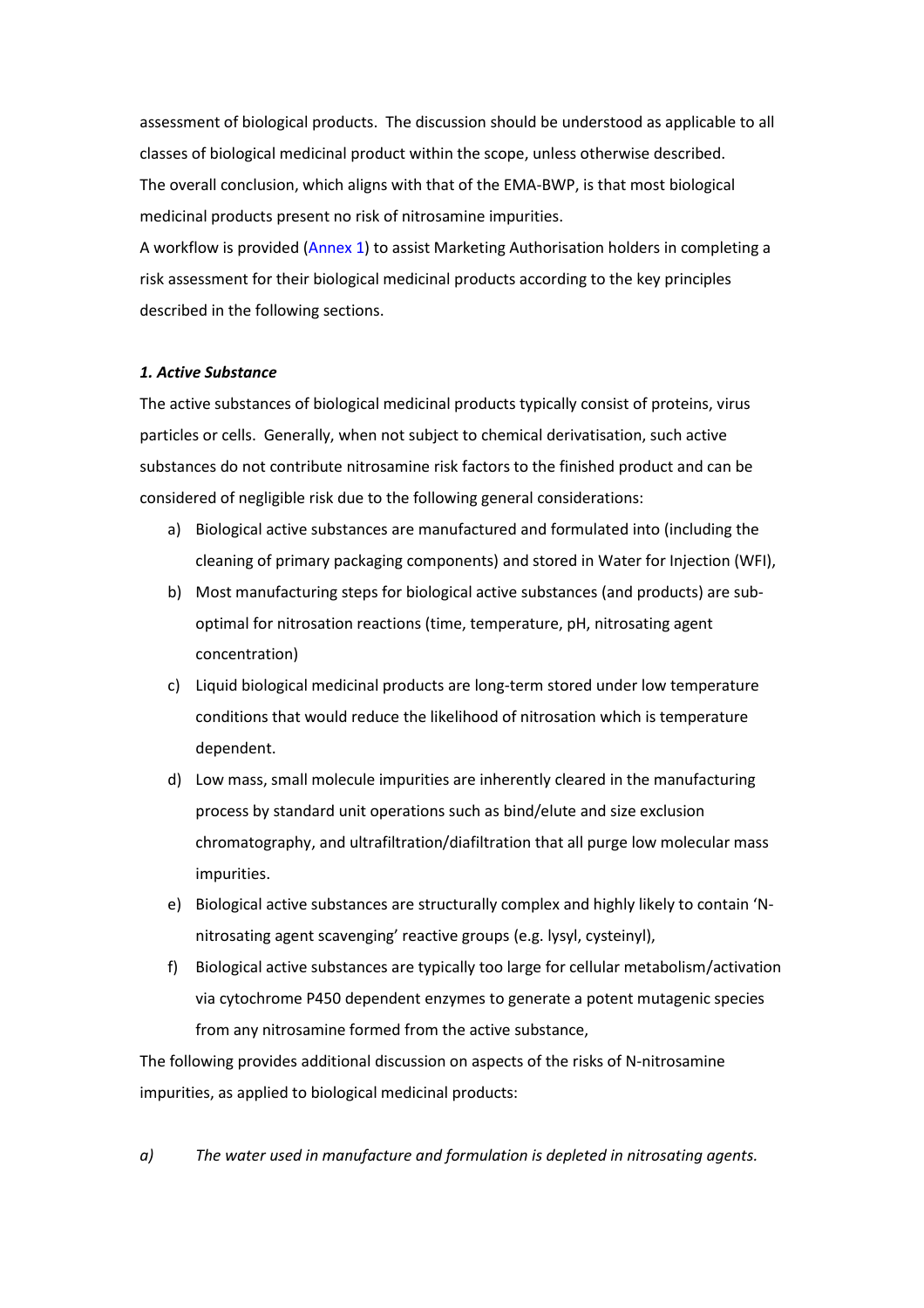<span id="page-2-0"></span>Products for parenteral use are formulated in aqueous solution or lyophilised, for reconstitution into WFI [3] that is depleted in nitrosating agents*<sup>1</sup>* . Whereas Purified Water may be used in upstream fermentation and purification steps preceding formulation, in the manufacture of biological active substances, Purified Water is also depleted in nitrite and nitrate compared to the allowed and recorded levels in Potable Water [2]. Although Potable Water may be used in some fermentation products, no risk is presented by the nitrite content due to the clearance provided by the purification steps. Therefore, the water used in manufacture and the final WFI storage or reconstitution solvent is considered to present no meaningful risk of N-nitrosamine presence.

# *b) Biological medicinal products are manufactured at sub-optimal conditions for Nnitrosamine formation.*

The manufacturing process is unlikely to favour nitrosation by any nitrite in water since for most process steps, the conditions are typically far from optimal for N-nitrosamine formation, with nitrosating agents only at trace impurity levels, if at all present. The rate of nitrosation of vulnerable amines in protein or amino acids will depend upon the concentrations of the nitrite and the amine in addition to the pH, as described in the literature [2]. This reaction is optimal at or below pH 2 for low nitrite concentrations (<  $1 \times 10^{-5}$  M)<sup>2</sup> and the rate of reaction increases with increasing temperature. Although virus inactivation in biological product manufacture is typically performed at low pH (typically pH 3 to 4), the concentration of active substance is low , the duration is short (typically 1 to 3 hours) and temperature is low (typically ambient temperature less than 25 °C), compared to optimal reaction conditions. We conclude that there is no overall additional risk presented by viral inactivation due to the mitigating considerations discussed in this document: negligible levels of nitrosating agent, the presence of scavenging reactive groups, clearance

 $1$  Throughout this paper, reference is made to the negligible level of nitrite in the water for injection (WFI) used to manufacture and store biological medicinal products. When WFI is manufactured by distillation of Purified Water, it is expected that there would be essentially no nitrite or other known nitrosating agent present. Since the source Potable Water used to manufacture WFI can vary in nitrite/nitrate content [2], any subsequent Purified Water or WFI manufactured from Purified Water by methods other than distillation (e.g. reverse osmosis combined with ultrafiltration or deionisation), should be evaluated to assure that it too is essentially free of nitrosating agents.

<sup>&</sup>lt;sup>2</sup> The concentration of nitrite in Purified Water of WFI is expected to be far below  $2\times10^{-7}$  M (approximately 0.01 mg/L) as this level is typically seen in potable water.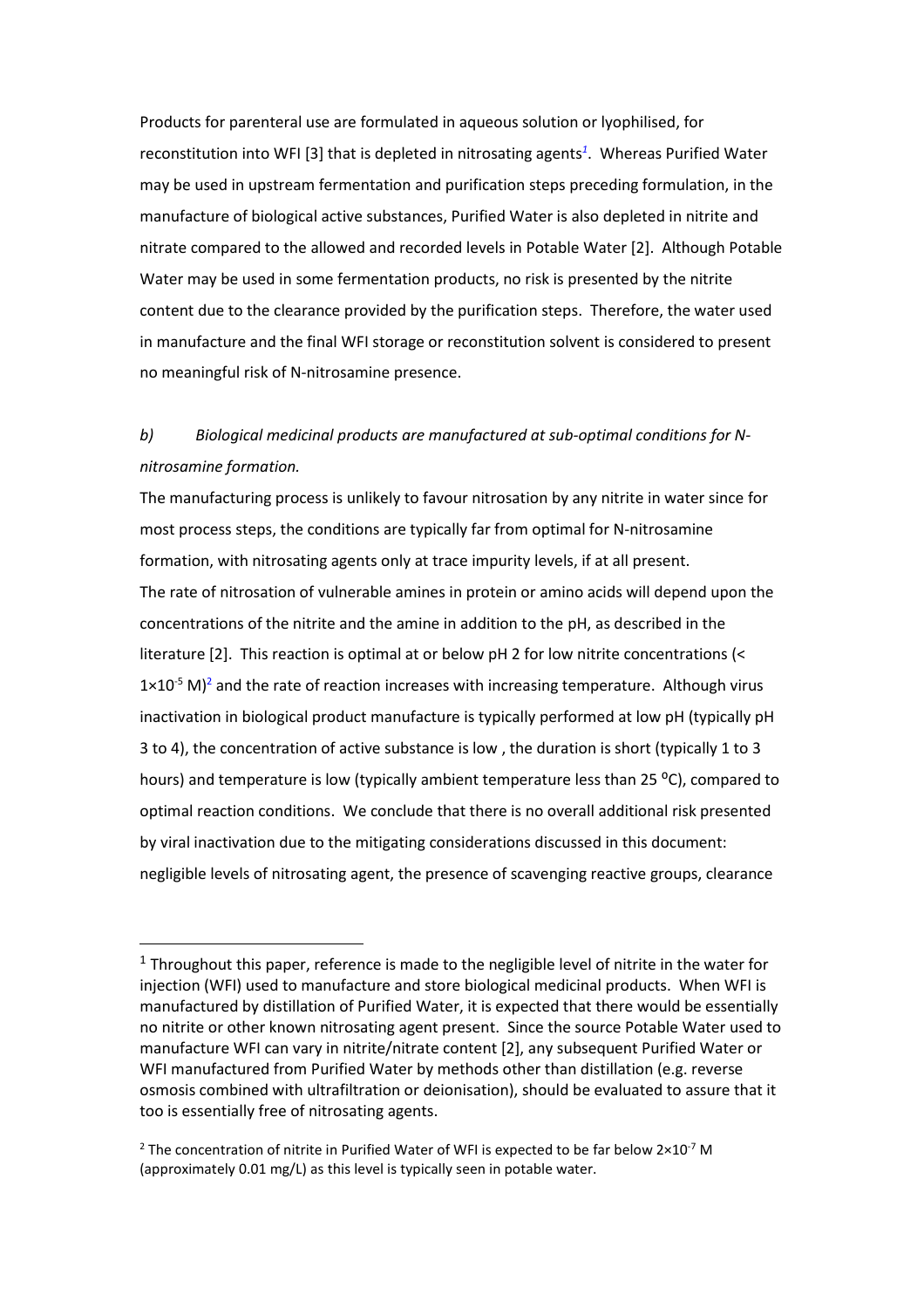of small molecular mass impurities and the negligible risk presented by large nitrosated protein.

# *c) Biological medicinal products are stored under conditions unfavourable for temperature-dependent nitrosation reactions*

Biological medicinal products are stored under conditions chosen to maintain product integrity through shelf-life to the point of administration. Therefore, most biological drug substances and products are stored frozen (drug substance) or refrigerated (drug product, 2 - 8<sup>o</sup>C) and protected from light, with certain ATMP's stored as low as at -70<sup>o</sup>C. The frozen storage condition greatly reduces diffusion rates for chemical reaction, when below the glass transition point for the formulated active substance or product. Any end-user ambient temperature storage or extended in-use storage such as a product pre-prepared in intravenous bags, should also be included in the evaluation.

# *d) Low mass small molecule impurities (from reagents, raw materials and by-products, etc) are cleared during the Manufacturing process*

The manufacture of biological medicinal products involves standard processes that are proven efficient in clearing small molecules from the active substance such as orthogonal, bind/elute and size-based chromatography steps and a final ultrafiltration/diafiltration step that are designed and controlled to effectively deplete small molecular mass impurities to well below any level of concern [4]. These physical purification processes are known to be very effective. As an example, recombinant proteins expressed in biological systems undergo extensive purification involving multiple chromatography and filtration steps designed for clearance of impurities (product or process related) and are validated to clear or routinely monitored for depletion of process impurities of potential product safety concern. Due to the vast molecular mass difference between a biological active substance and the small molecular mass of potential process residual impurities, these clearance steps are typically several fold more effective at depleting small molecular mass entities than the crystallisation steps often used in API chemical syntheses to purge impurities. Similarly, large mass process impurities such as Protein A leachate or host cell protein or nucleic acid are not of concern for nitrosamine impurities since there are also effectively cleared and controlled in the manufacture of recombinant protein. Given that many biological medicinal products use several orthogonal chromatography steps with a final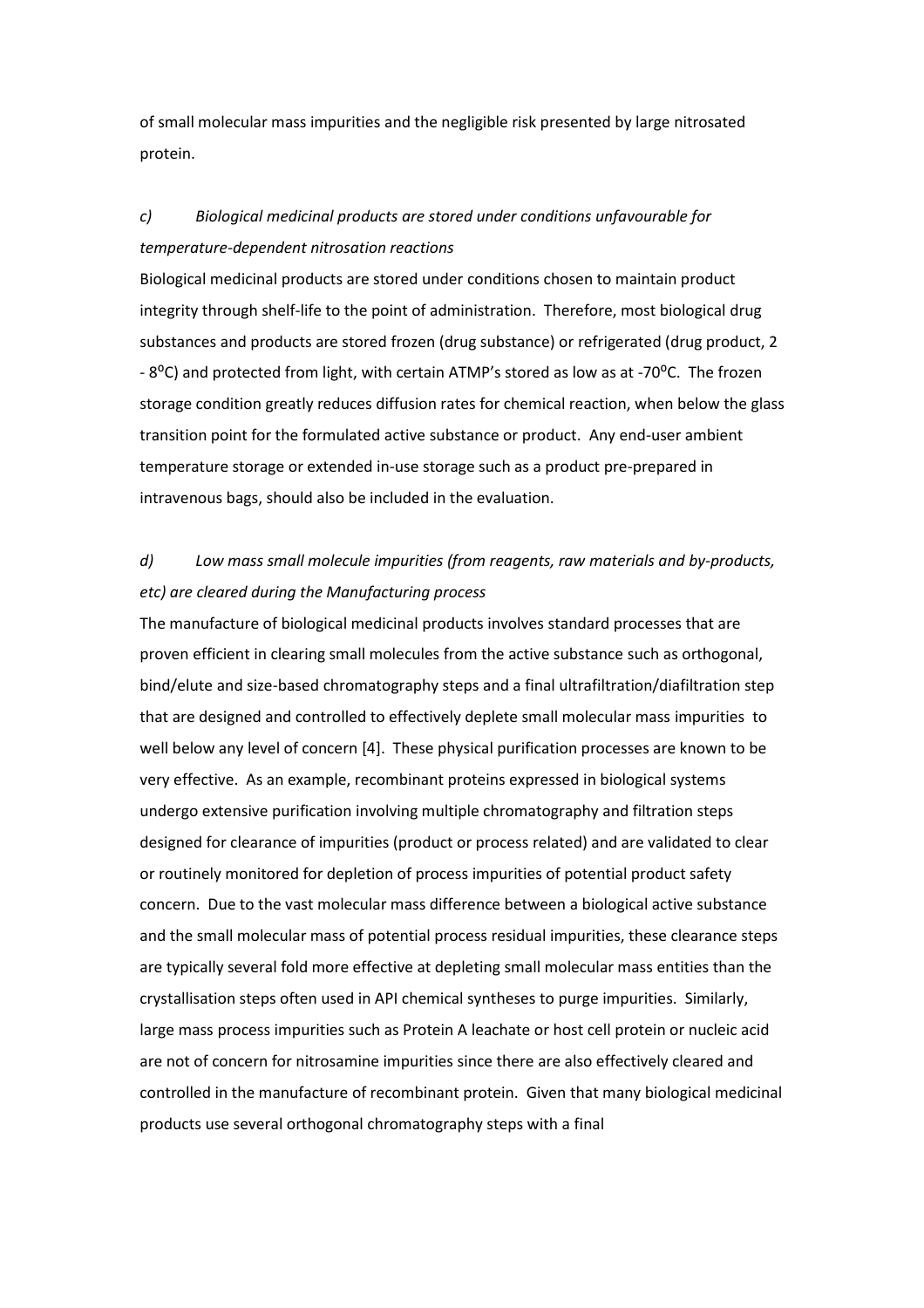ultrafiltration/diafiltration step, clearance factors of small molecular mass impurities in the order of thousands are typical.

As discussed in Gong (2018) [4] and in the EFPIA position [5], the mass difference between a small molecule impurity and the biologic active substance means that the impurities are at a much smaller proportion of administered product than would be the case for a chemically synthesised API medicinal product. This mass difference should be a consideration in assessing risk associated with dose and posology.

# *e) Primary amine (and thiol) groups in biological products are likely to 'mop up' nitrosating agents*

Biological products contain reactive groups which behave as scavengers of nitrosating agents, e.g. primary amines, primary alpha-amides and thiols in the active substance structure or on excipients.

Polypeptides or proteins, provide a source of secondary amines potentially susceptible (e.g. tryptophanyl, histidyl, prolyl residues in polypeptide) to reaction with nitrosating agents (for example nitrites in water), though only the molecule's outer, solvent accessible amino-acid side chains would be expected to be available for any nitrosating reaction. Although it is secondary or tertiary amines that have potential to form mutagenic N-nitrosamine derivatives, primary amines and thiols may also react with nitrosating agents. However, amino acids with primary amines (lysine), or thiols (cysteine) and the protein N-terminal primary amine group (an exception being any N-terminal proline) form unstable nitrosonium intermediates that rapidly decay to the hydroxyl form and nitrogen. Therefore, primary amine (and free thiol) groups on protein or polypeptide may be considered as a scavenger of nitrosating agents [6].

*f) Activation of nitroso-protein to form a potent mutagen is highly unlikely.* Large molecules with any trace N-nitrosamine, from vulnerable amine bonds in certain amino acid side groups (e.g. tryptophanyl, prolyl groups), cannot be activated to generate a potent mutagenic entity by the cellular mechanisms that activate small molecules. To form a potent mutagen – due to their stability at physiological pH - nitrosamines require metabolic activation by hydroxylation/oxidation to form an α-hydroxynitrosamine that rapidly rearranges to a diazohydroxide form that can alkylate DNA [7, and references 1 and 3, therein]. In cellular systems, this oxidation mostly occurs enzymatically by cytochrome P450 (CYP) isoenzymes. Large protein molecules, with a nitrosamine group, would be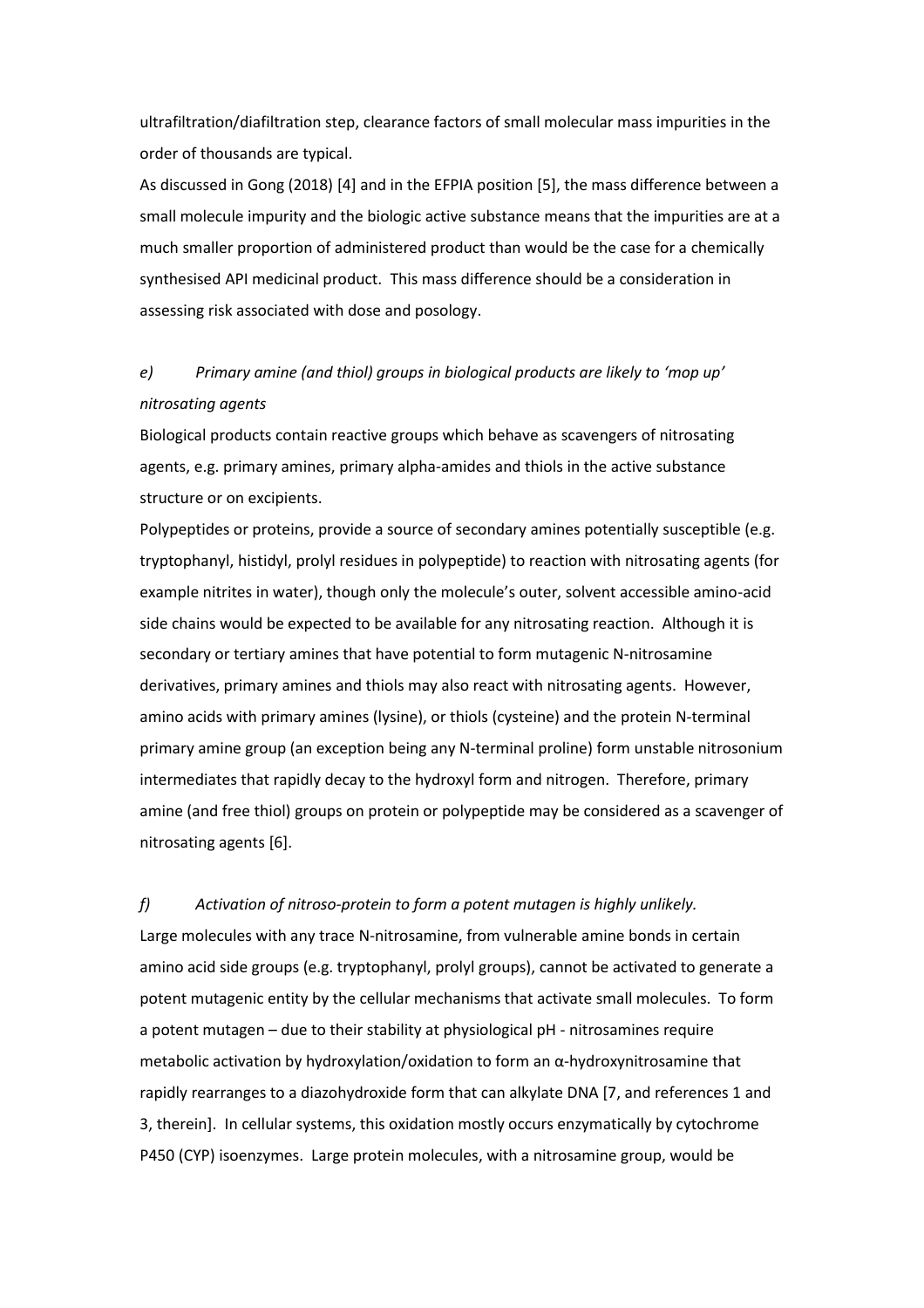sterically unfavourable substrates for CYP binding and activation in which the N-N bond needs to be in proximity to the haem group of CYP [8, 9]. The haem group is buried within P450 and access is only through structural channels which restricts the size of substrates. Furthermore, mutagenicity of most nitrosamines has been shown to decrease significantly as the size exceeds 12 to 14 carbons [10].

Additionally, cell compartmentalisation is a consideration since large, biologically active substances are typically, even if internalised by cells, physically separate from the genome in the cell nucleus, making any direct mutagenic activity unlikely.

Note that since current biological medicinal products are parenterally administered and not via the oral route there is no additional risk of nitrosation through gut flora nitrate/nitrite metabolism.

The totality of knowledge outlined above concludes that the risk evaluation for biological medicinal product active substances, that have not been subjected to chemical treatments such as conjugation with a synthetic entity, supports a 'negligible risk'. It is proposed that all such active substances may generally be categorised as 'no risk' of significant N-nitrosamine presence.

#### *2. Bio-conjugated or Chemically Modified Products*

Human medicinal products that contain a synthetically conjugated API component such as Antibody-Drug Conjugate (ADC) products and PEGylated bioconjugates, were already within the scope of Article 5(3). However, until recently, companies have focused their risk assessments on the synthesis of the API component relative to the dose of that entity and any possible risk presented by the conjugation reaction. Expansion of the scope for Article 5(3) requires that the biological component should also be considered, including entities of biological origin that are subsequently chemically modified and may then be used for bioconjugation. For bioconjugates, including ADC products, the nitrosamine risk evaluation may be performed for the drug-linker synthesis (drug intermediate), the recombinant protein production (drug intermediate) in addition to drug substance manufacture (conjugation of the drug intermediates followed by ultrafiltration/diafiltration to finally formulate the drug substance) and drug product manufacture (filling and closure into the primary container closure system) [5]. As outlined in Gong et al., (2018) [4], the active substance purification following bioconjugation reaction, including ultrafiltration, greatly reduces any impurity from the drug-linker synthesis expressed as a (mass ratio) percentage.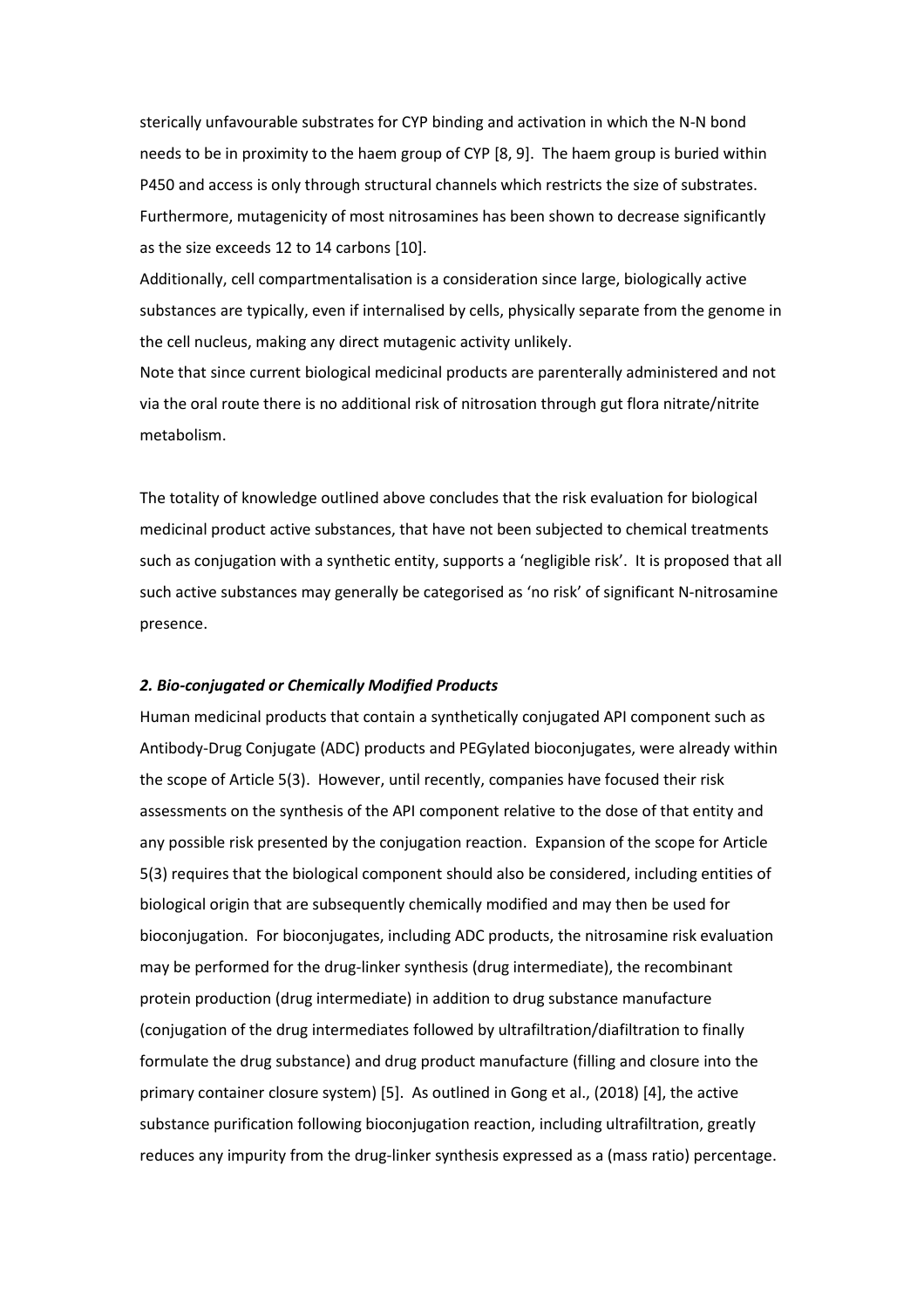As discussed above the risk presented from a typical, chemically modified protein, protein bioconjugate or ADC is likely to be concluded as negligible unless there is a particular risk presented by the synthetic component.

#### *3. Excipients*

In general, excipients used to formulate biological medicinal products should not be assessed any differently to excipients used for products containing chemically synthesised APIs, including assessment of risk arising from the manufacture of the excipients [11]. The risks associated with impurities in sourced excipients is adequately treated in the EFPIA position on N-nitrosamines in products containing chemically synthesised APIs and is within the scope of this position for biological medicinal products.

As discussed above, in the context of biological active substances, biological products are usually stored as refrigerated liquid (in aqueous solution or suspension), 'frozen liquid' or lyophilised, formulated to give a physiologically compatible pH of the product – under conditions unfavourable for nitrosamine formation. In general, the sole source of negligible levels of nitrosating agent is from introduced impurity in the aqueous WFI solvent (see footnote [1\)](#page-2-0) and potentially from the excipients. Furthermore, solid phase pharmaceutical forms, e.g. frozen or lyophilised are expected to have a greatly reduced rate of nitrosation reaction especially given the negligible levels of nitrosating agent that could conceivably be present.

## *Excipients used to Formulate Biological Medicinal Products*

The excipients used for biological medicinal products can be different to those used to formulate chemical API products and can be required for very different purposes due to the additional complexity of biological structures and their sensitivity to the matrix of excipients and storage conditions [12]. The integrity and activity of protein and cell based products in aqueous solution, through shelf-life, would be expected to be sensitive to many factors including pH and temperature and therefore, buffering agents are typically employed along with osmolality regulators such as sucrose and stabilising excipients such as polysorbate to minimise product aggregation and effects of surface interactions. Lyophilised biologics also contain bulking agents such as mannitol.

As discussed in the API DP workflow, Guidance Note 5; Excipients at risk of forming structures of concern, specifically N-nitrosamines containing an alkyl carbon alpha to the nitrogen that contains at least one hydrogen[11, guidance note 5], should be assessed by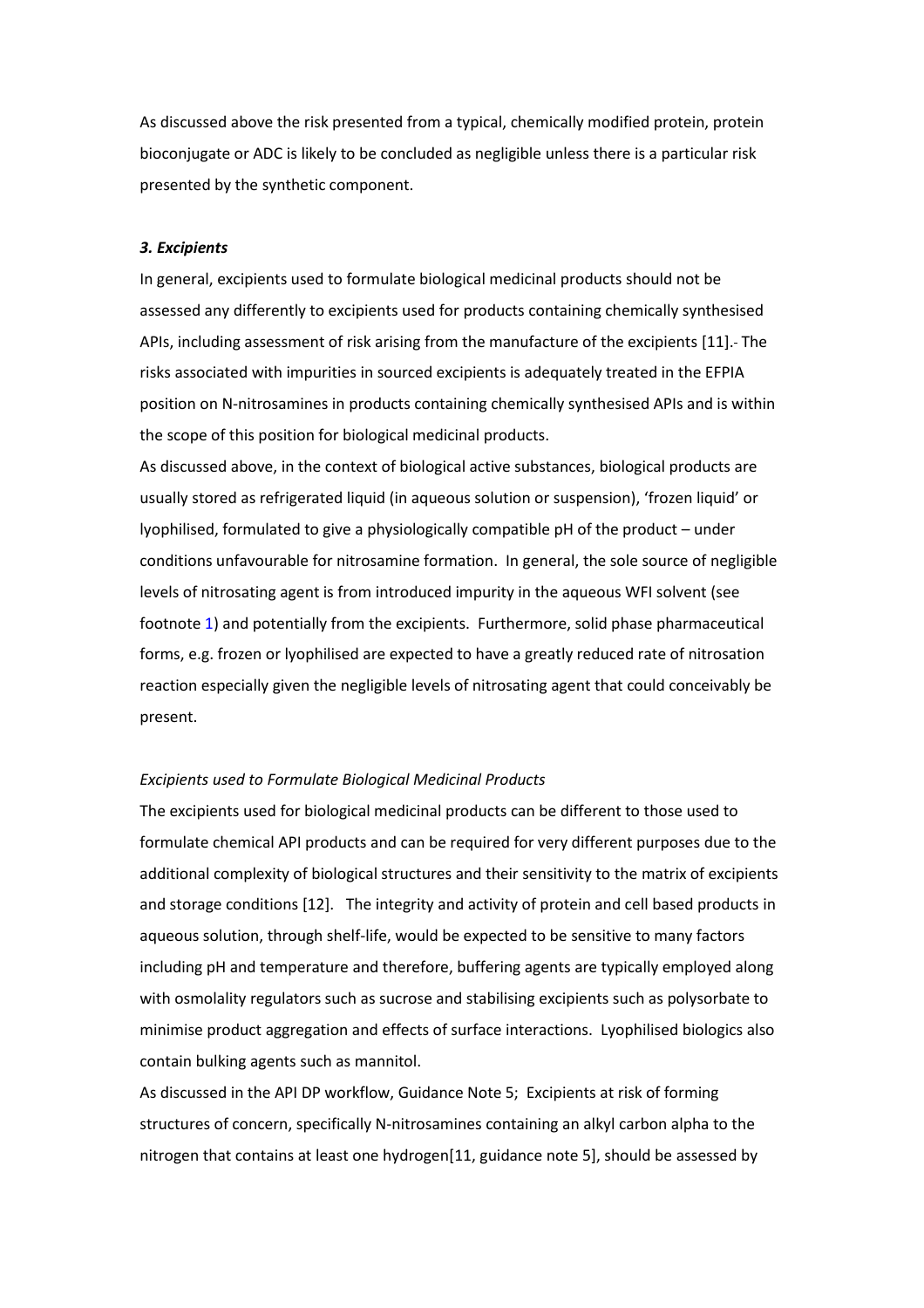the appropriate company safety group with an acceptable intake (AI) for novel N-nitrosamines (i.e., those lacking toxicology data to calculate an AI) of 18 ng/day . The excipients used for biologicals are worthy of some further reflection since certain amino acids used as excipients for biological medicinal products have amine bonds vulnerable to nitrosation e.g. histidine [13], proline [14], arginine [15]. It is also noted that a few biological medicinal products include EDTA (ethylenediaminetetraacetic acid) as a heavy metal chelator which has a reactive tertiary amine group. Any risk of nitrosamine presence through the use of EDTA should be assessed as per chemically synthesised API products but is not expected to present any additional risk to biological products when there are negligible levels of nitrosating agent.

#### *Amino Acid Excipients*

Most current, biological medicinal products are formulated using excipients that are not susceptible to nitrosation (e.g. acetate, citrate, phosphate-buffered saline) and present no risk of N-nitrosamine impurity formation *per se*. Other excipients (or adjuvants) have primary amine groups (e.g. L-glutamate, L-arginine) which can act as nitrosating agent scavengers.

Excipients or adjuvants that do contain vulnerable amine groups (e.g. L-histidine, L-proline, L-arginine) could have the potential to form N-nitrosamine impurities and, therefore, have been considered further:

*L-histidine:* L-histidine is a fairly common excipient in the formulation of biological medicinal products, used in low concentrations (e.g. 10 mM) as a buffering agent. While nitrosation of L-histidine is possible only one derivative, (1-nitroso-1H-imidazol-4-yl) acetohydroxamic acid (NIAH), has been shown to be mutagenic. NIAH is not in the so-called 'cohort of concern' [16] since it cannot follow the same mechanism of action with respect to mutagenicity [13] as the highly mutagenic N-nitrosamine impurities that require CYP activation and progress via a diazonium ion [17]. Furthermore, NIAH is formed by the action of multiple equivalents of nitrosating agent which under conditions of negligible nitrosating agent content (from WFI) is considered highly unlikely<sup>3</sup>.

<sup>3</sup> Chemical kinetic considerations mean that it is highly unlikely that trace levels of nitrosating agent and molar excess histidine would react in multiple sequential chemical reactions to form NIAH.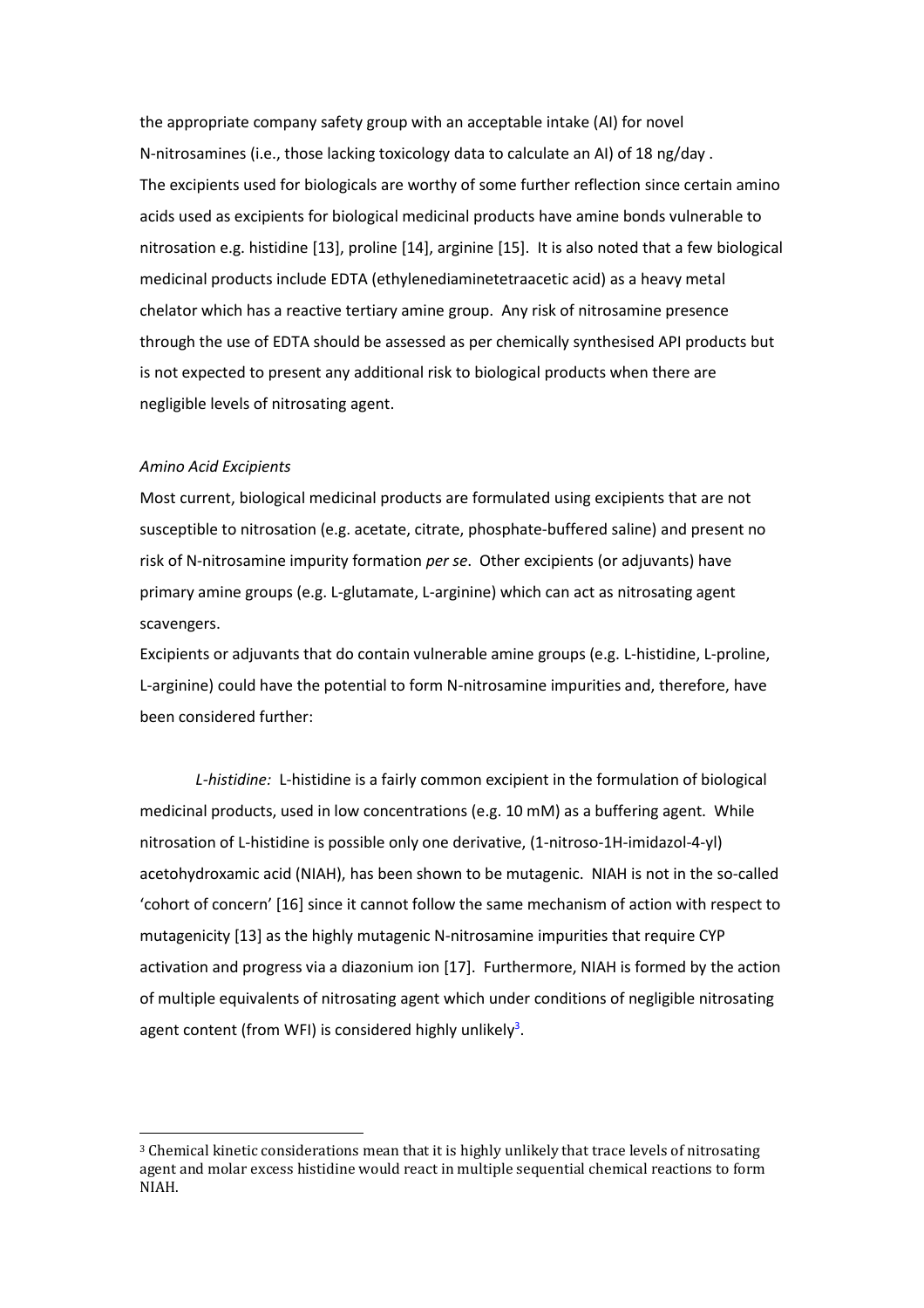*L-proline*: While nitrosation of the secondary amine of L-proline is possible, any nitroso-proline has been shown not to be carcinogenic as demonstrated in animal studies when L-proline and nitrite are co-ingested [18,19, 20].

*L-arginine:* L-arginine is a common excipient in the formulation of biological medicinal products to reduce protein aggregation and enhance thermal stability [21]. While L-arginine has no secondary or tertiary amine, nitrosation of the guanidino group of Larginine is possible and occurs as part of endogenous cell metabolism to generate NO. However, the resulting derivative is not a nitrosamine but a nitrosourea form [22]. Studies indicate little to no carcinogenicity in animal co-fed arginine and nitrite compared to nitrite alone [23] and weakly mutagenic in an Ames test using one strain of salmonella [15]. Furthermore, the L-arginine primary amine group may also be nitrosated and hence act as a scavenger of low levels of nitrosating agent. It is concluded that the nitrosation products from L-arginine are not within the Cohort of Concern [16] and should be considered in terms of ICH M7.

#### *4. Packaging*

#### *Primary packaging*

Biological medicinal products are typically stored in impermeable glass or low permeability resin containers. These containers typically use elastomer stoppers and the risk of any ingress from the external environment is controlled through qualification of the container closure system in Container Closure Integrity studies. The contribution of any vulnerable amines from elastomer leachates to N-nitrosamine formation is also considered to be negligible due to the absence of any significant level of nitrosating agent. Current manufacture of elastomer stoppers is not known to create any nitrosating agent nor are any nitrosamines expected to leach into product, as would be detected in extractables and leachate studies.

Blisters or sachets of proteinaceous powders would require similar consideration as small molecule tablets and capsules.

The mechanism of sterilisation for packaging components should also be a consideration with particular attention to any use of nitrogen dioxide to sterilise packaging components prior to filling and assembly or as a terminal sterilisation procedure after filling and stoppering of the primary container with the medicinal product.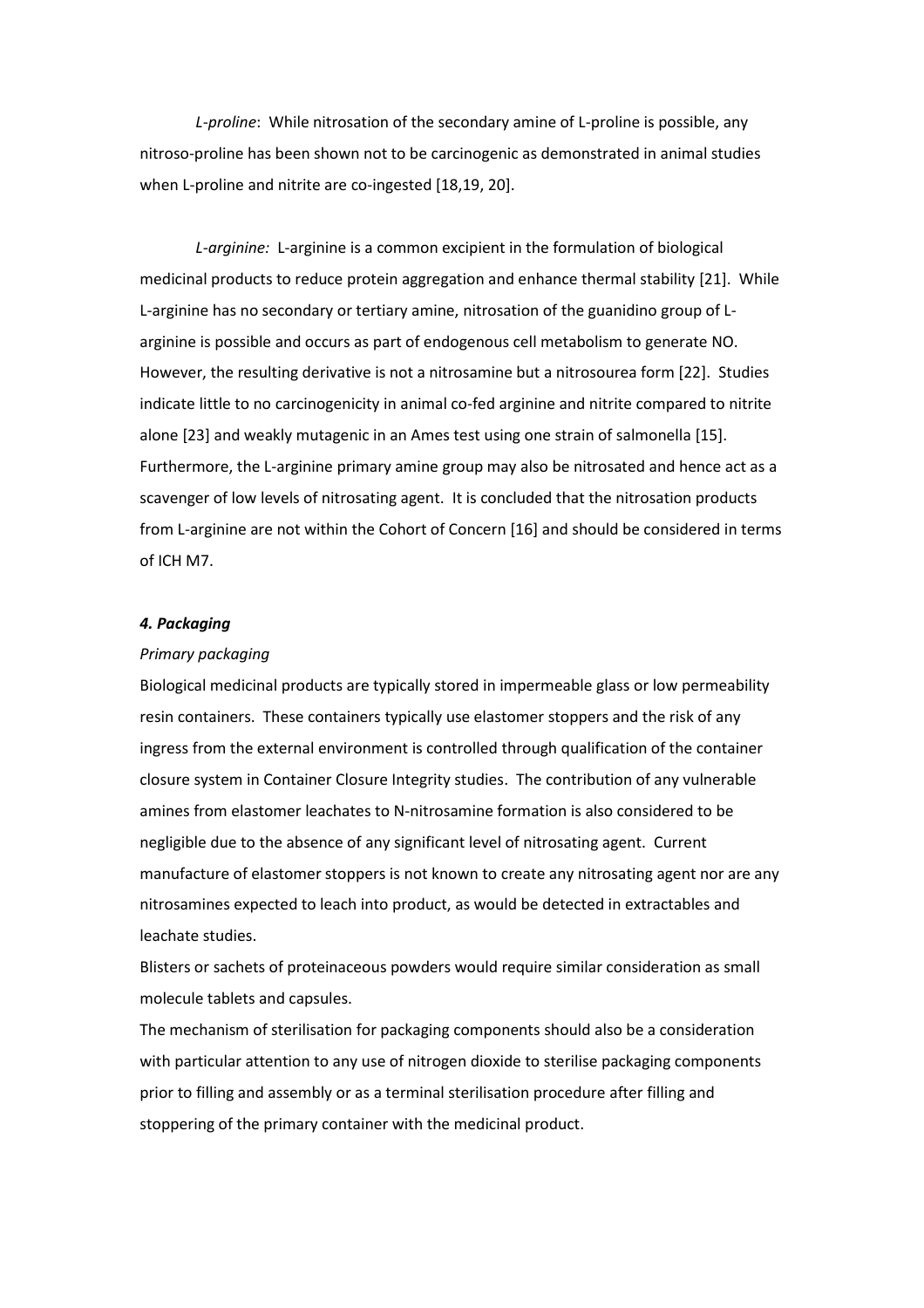## *Secondary packaging*

Biological medicinal products are packaged into primary containers such as vials, syringes or cartridges and are thereby isolated from the external environment. Although some biological medicinal products are then packaged into a blister tray and lid, secondary packaging does not present any added risk of nitrosamines reaching the product.

## **Conclusions**

A holistic approach to the evaluation of the risk of N-nitrosamine presence in biological medicinal products is presented in this consensus position for the EFPIA member companies. Key considerations are discussed that may be employed in the risk assessments required by EMA Article 5(3) Assessment Report [1]. In summary, it is expected that, for the vast majority of biological medicinal products with no synthetically-derived component and that are not chemically-modified, there should be no risk from the active substance or its manufacturing process, and no further risks from the formulation and packing materials. Nevertheless, we cannot exclude exceptions and the conclusion of 'no risk' should be confirmed for each medicinal product on a case-by-case basis.

### **References**

1. EMA Nitrosamine impurities in human medicinal products: Procedure under Article 5(3) of Regulation EC (No) 726/2004 – Assessment Report (EMA/369136'2020). [https://www.ema.europa.eu/en/documents/referral/nitrosamines-emea-h-a53-1490](https://www.ema.europa.eu/en/documents/referral/nitrosamines-emea-h-a53-1490-assessment-report_en.pdf) [assessment-report\\_en.pdf](https://www.ema.europa.eu/en/documents/referral/nitrosamines-emea-h-a53-1490-assessment-report_en.pdf)

2. Ashworth, I. W., Dirat,O., Teasdale,A. and Whiting, M. (2020) Potential for the Formation of *N*-Nitrosamines During the Manufacture of Active Pharmaceutical Ingredients: An Assessment of the Risk Posed by Trace Nitrite in Water. Organic Process Res & Dev; 24, 1629-1646.

3. Note for guidance on the quality of water for pharmaceutical use, EMA/CHMP/CVMP/QWP/496873/2018. [https://www.ema.europa.eu/en/documents/scientific-guideline/note-guidance-quality](https://www.ema.europa.eu/en/documents/scientific-guideline/note-guidance-quality-water-pharmaceutical-use_en.pdf)[water-pharmaceutical-use\\_en.pdf](https://www.ema.europa.eu/en/documents/scientific-guideline/note-guidance-quality-water-pharmaceutical-use_en.pdf)

4. Gong, H. H., Ihle, N., Jones, M. T., Kelly, K., Kott, L., Raglione, T., Whitlock, S., Zhang, M. T. and Zheng, J., (2018) Control Strategy for Small Molecule Impurities in Antibody-Drug Conjugates; AAPS PharmSciTech; DOI: 10.1208/s12249-017-0943-6

5. EFPIA position paper; CMC Regulatory Considerations for ADCs, (manuscript in preparation)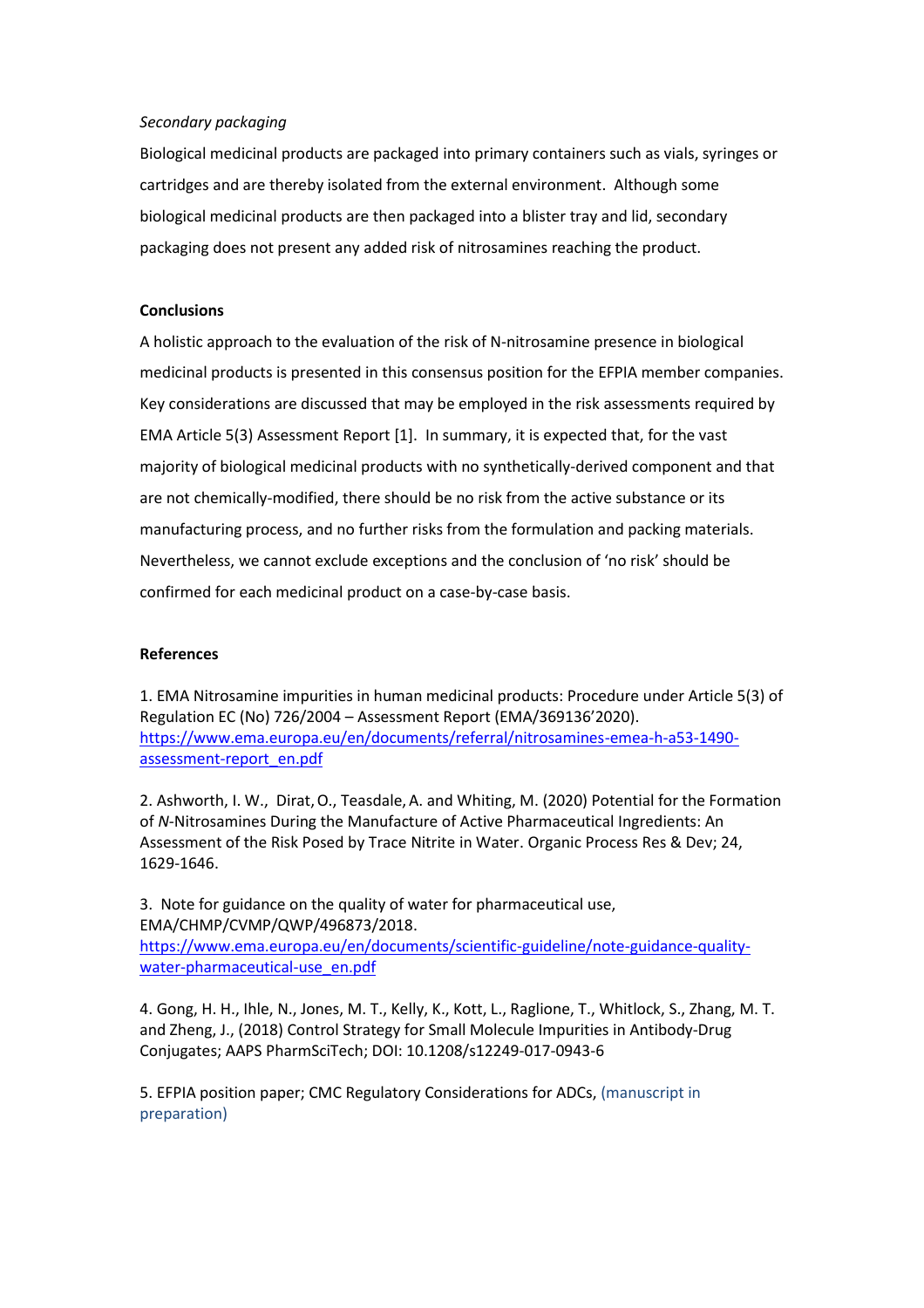6. Kato, T. and Kikugawa, K. (1992) Proteins and amino acids as scavengers of nitrite: inhibitory effect on the formation of nitrosodimethylamine and diazoquinone. Food and Chem Tox, 30(7), 617-626.

7. Rocío López-Rodríguez, James A. McManus, Natasha S. Murphy, Martin A. Ott, and M. J. Burns (2020) Pathways for N-Nitroso Compound Formation: Secondary Amines and Beyond. Org. Process Res. Dev., 24, 1558-1585.

8. Benkaidali, L., Andre, F., Moroy, G., Tangour, B., Maurel, F. and M. Petitjean (2019) Four major channels detected in the Cytochrome P450 3A4: A step toward understanding its multispecificity. Int J Mol Sci., 20, 987-1009.

9. Urban, P., Lautier, T. Pompon, D. and G. Truan (2018) Ligand access channels in cytochrome P450 enzymes: A review. Int J Mol Sci., 19, 1617 – 1638.

10. Guttenplan, J. B. (1987) N-Nitrosamines: bacterial mutagenesis and in vitro metabolism. Mutat Res. 186; 81-134.

11. EFPIA DP workflow, - See link on EFPIA website

12. Gervasi, V., Agnol, R.D., Cullen, S., McCoy, T., Vucen, S., Crean, A. (2018) Parenteral protein formulations: An overview of approved products within the European Union. Eur J. Pharmaceutics Biophamaceutics; 131, 8 – 24.

13. Danno, G.-I., Kanazawa, K., Toda, M., Mizuno, M., Ashida, H. and Natake, M., (1993) A Mutagen from Histidine Reacted with Nitrite. J. Agric. Food Chem.; 41, 1090-1093.

14. Bolli, R., Woodtli, K., Bartschi, M., Hofferer, L., Lerch, P. (2010) L-Proline reduces IgG dimer content and enhances the stability of intravenous immunoglobulin (IVIG) solutions. Comparative Study; 38, 150 – 157.

15. Endo, H., Takahashi, K. and H. Aoyagi (1974) Screening of compounds structurally and functionally related to N-methyl-N'-nitro-N-nitrosoguanidine, a gastric carcinogen. GANN; 65, 45-54.

16. ICH guideline M7(R1) on assessment and control of DNA reactive (mutagenic) impurities in pharmaceuticals to limit potential carcinogenic risk. (2015): EMA/CHMP/ICH /83812/2013.

17. Kushida, H., Fujita, K-I., Suzuki, A., Yamada, M., Endo, T., Nohimi, T. and Kamataki, T., (2000) Metabolic activation of N-alkylnitrosamines in genetically engineered *Salmonella typhimurium* expressing CYP2E1 or CYP2A6 together with human NADPH-cytochrome P450 reductase. Carcinogenesis; 21, 1227-1232.

18. Ohshima, H., Mahon, G. A. T., Wahrendorf, J. and Bartsch, H. (1983) Kinetic Model for Predicting Carcinogenic Effects Caused by Endogenous Nitrosation; Cancer Res.; 43, 5072- 5076

19. Garcia, H. and Lijinsky, W. (1973) Studies of the tumorigenic effect in feeding of nitrosamino acids and of low doses of amines and nitrite to rats. Zeitschrift fur Krebsforschung und Klinische Onkologie; 79, 141-144.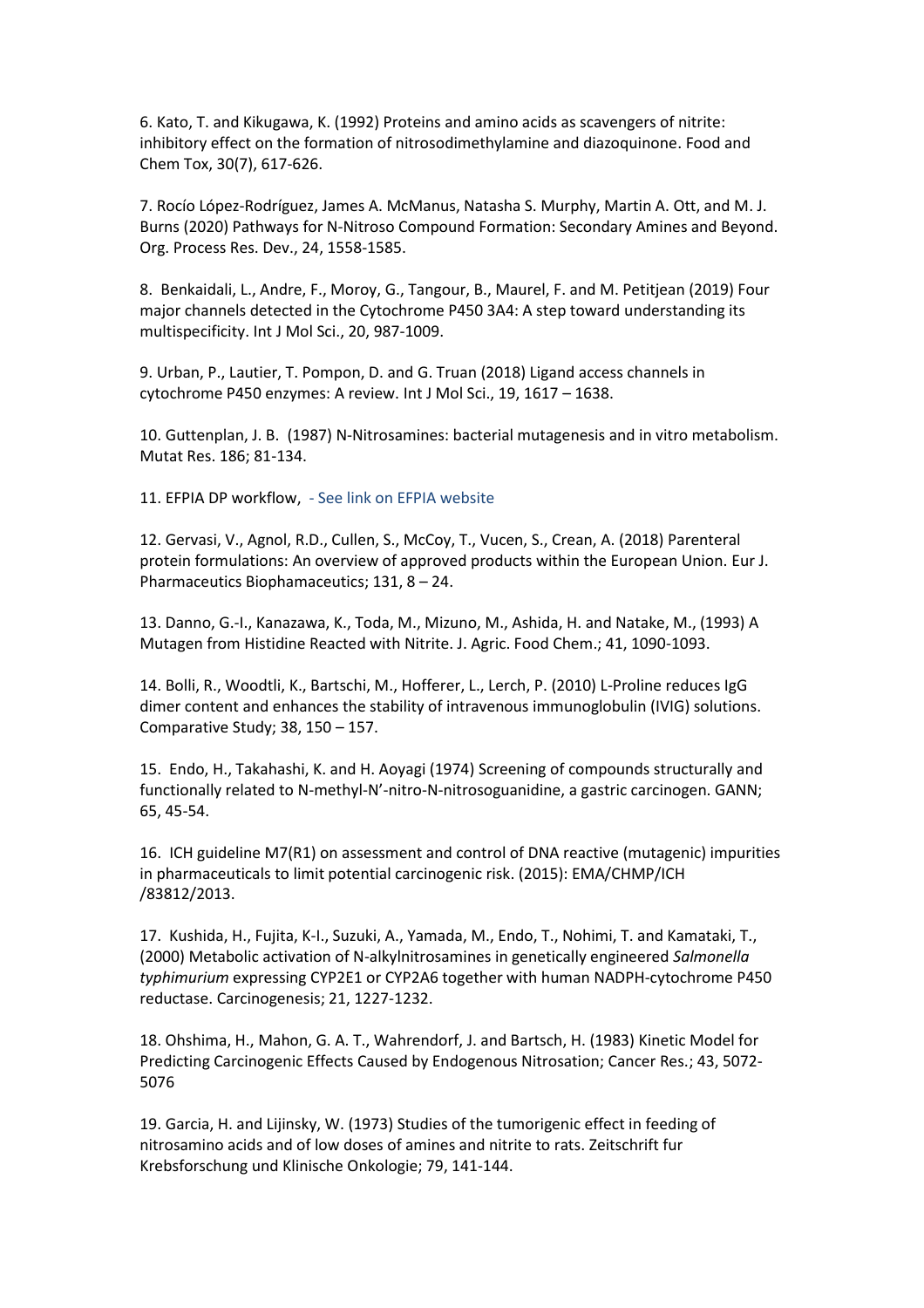20. Lhasa Carcinogenicity database[: https://carcdb.lhasalimited.org/carcdb-frontend/](https://carcdb.lhasalimited.org/carcdb-frontend/)

21. Ohtake, S., Kita, Y. and T. Arakawa (2011) Interactions of formulation excipients with proteins in solution and in the dried state. Adv Drug Deliv. Rev; doi:10.1016/j.addr.2011.06.011.

22. Mirvish, S. (1975) Formation of N-nitroso compounds; chemistry, kinetics, and in vivo occurrence. Tox. Appli. Pharm., 35, 325-351.

23. Hsieh, J and A. Dunn (2016) Evidence on the carcinogenicity of nitrite in combination with amines or amides. Office of Environmental Health Hazard Assessment: <https://oehha.ca.gov/media/downloads/crnr/nitritehid08262016>

#### **Abbreviations**

| <b>ADC</b>   | Antibody Drug Conjugate                                           |
|--------------|-------------------------------------------------------------------|
| AI           | Acceptable Intake                                                 |
| <b>CHMP</b>  | Committee for Medicinal Products for Human Use                    |
| <b>ATMP</b>  | <b>Advanced Therapy Medicinal Product</b>                         |
| <b>API</b>   | <b>Active Pharmaceutical Ingredient</b>                           |
| <b>CYP</b>   | Cytochrome P450 enzyme family of genes                            |
| DP           | Drug Product                                                      |
| <b>EDTA</b>  | Ethylenediaminetetraacetic acid                                   |
| <b>EFPIA</b> | European Federation of Pharmaceutical Industries and Associations |
| <b>EMA</b>   | <b>European Medicines Agency</b>                                  |
| <b>BWP</b>   | <b>Biologics Working Party</b>                                    |
| <b>NIAH</b>  | (1-nitroso-1H-imidazol-4-yl) acetohydroxamic acid                 |
| WFI          | <b>Water For Injection</b>                                        |

# **Contributions**

The contribution of the following EFPIA MQEG Biomanufacturing, Drug Device Combination Products and MQEG CMC sub-team members to the development of this paper is acknowledged:

- Andrew Lennard (Amgen) Ian Ashworth (Astra Zeneca)
- Andy Teasdale (Astra Zeneca) Matt Popkin (GSK) Ron Ogilvie (Pfizer) Stuart Finnie (Astra Zeneca) Karoline Bechtold Peters (Novartis) Ian Mangion (Merck) Bert Luck (Takeda) Markus Goese (Roche) Veit Bergendahl (Boehringer Ingelheim) Jean-Pascal Bilgischer (UCB) Aine Kane (Pfizer) Schweizer, Daniel (Novartis) Azim Celebi (Genentech) Brad Stanley (Biogen) Alana Arangio (Sanofi) Philip Lienbacher (Takeda)